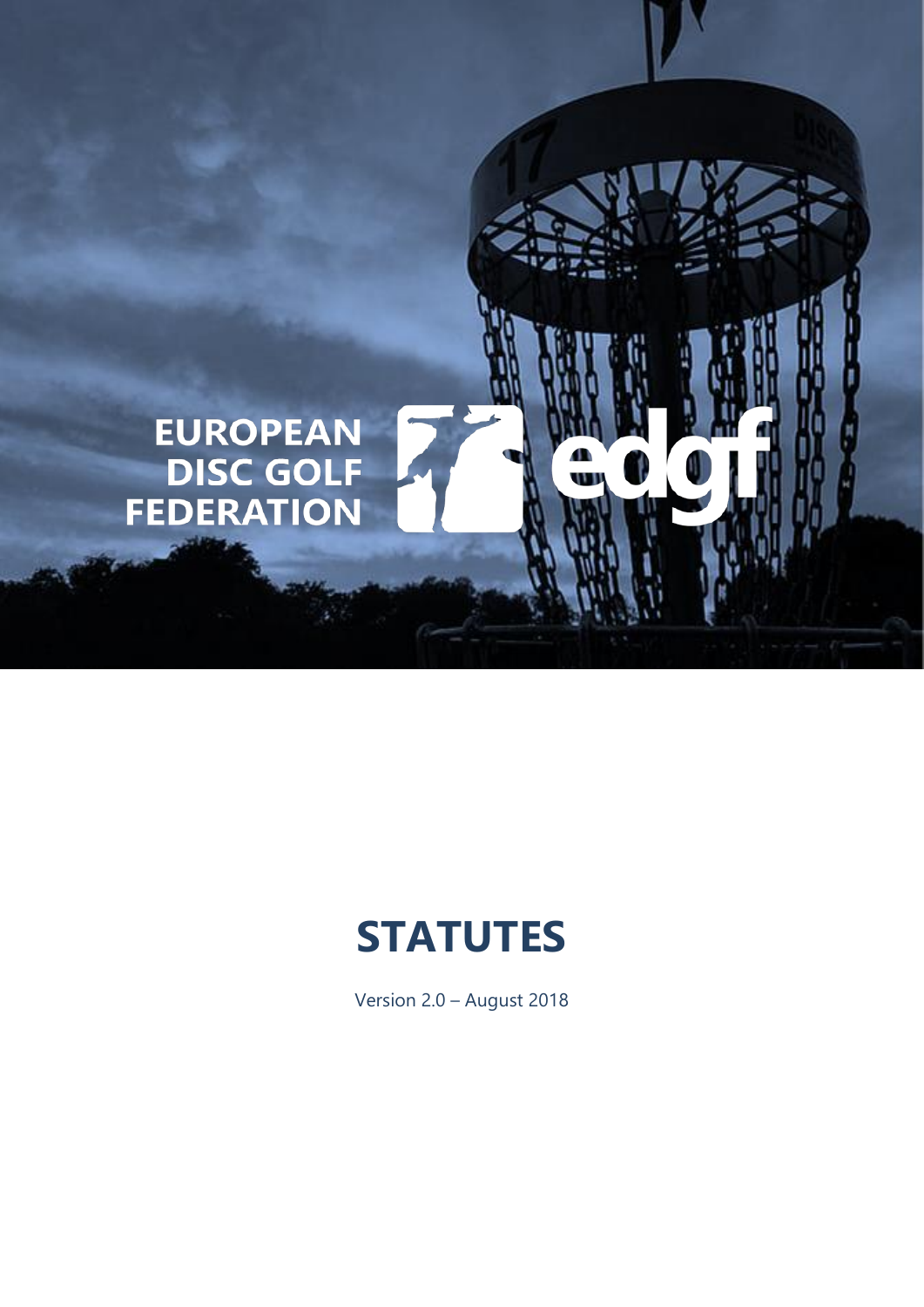

# §1 – Name

1. The European Disc Golf Federation (EDGF, called herein "the Federation'') is a non-profit association governed by the present statutes and, secondarily, by Articles 60 et seq. of the Swiss Civil Code. It is neutral politically, and non-denominational.

# §2 – Office

1. The office shall be with the address of the General Secretary or at another place as decided by the Board of Directors.

# §3 – Organization

1. The Federation shall unite and represent national disc golf organizations in Europe. The Federation shall have no commercial links with any one manufacturer or retailer of discs or disc-associated products. The Federation shall support playing disc golf for the good of the games.

# §4 - Purposes

- 1. The Federation shall pursue the following aims:
	- a. To encourage disc golf play throughout Europe and promote the establishment of national disc golf governing bodies in all European countries, advising them on all activities and general management.
	- b. To promote sport of disc golf and to achieve general acceptance of disc golf play as a sport.
	- c. To provide a forum for discussion on all aspects of disc golf play in Europe and to arbitrate between interests when and where conflicts may arise.
	- d. To establish and uphold tournament standards for competition at Federation organized and sanctioned events, specifically European Disc Golf Championship tournaments, in accordance with PDGA (Professional Disc Golf Association) and WFDF (World Flying Disc Federation) and their continental branches - PDGA Europe and EFDF (European Flying Disc Federation).
	- e. To fairly distribute the right to organize European Disc Golf Championship tournaments to interested national disc golf associations and to sanction other tournament formats which might be of a continental interest.
	- f. To represent European disc golf governing bodies in multilateral relations to multinational and multisport organizations, as WFDF, PDGA, EFDF, and PDGA Europe.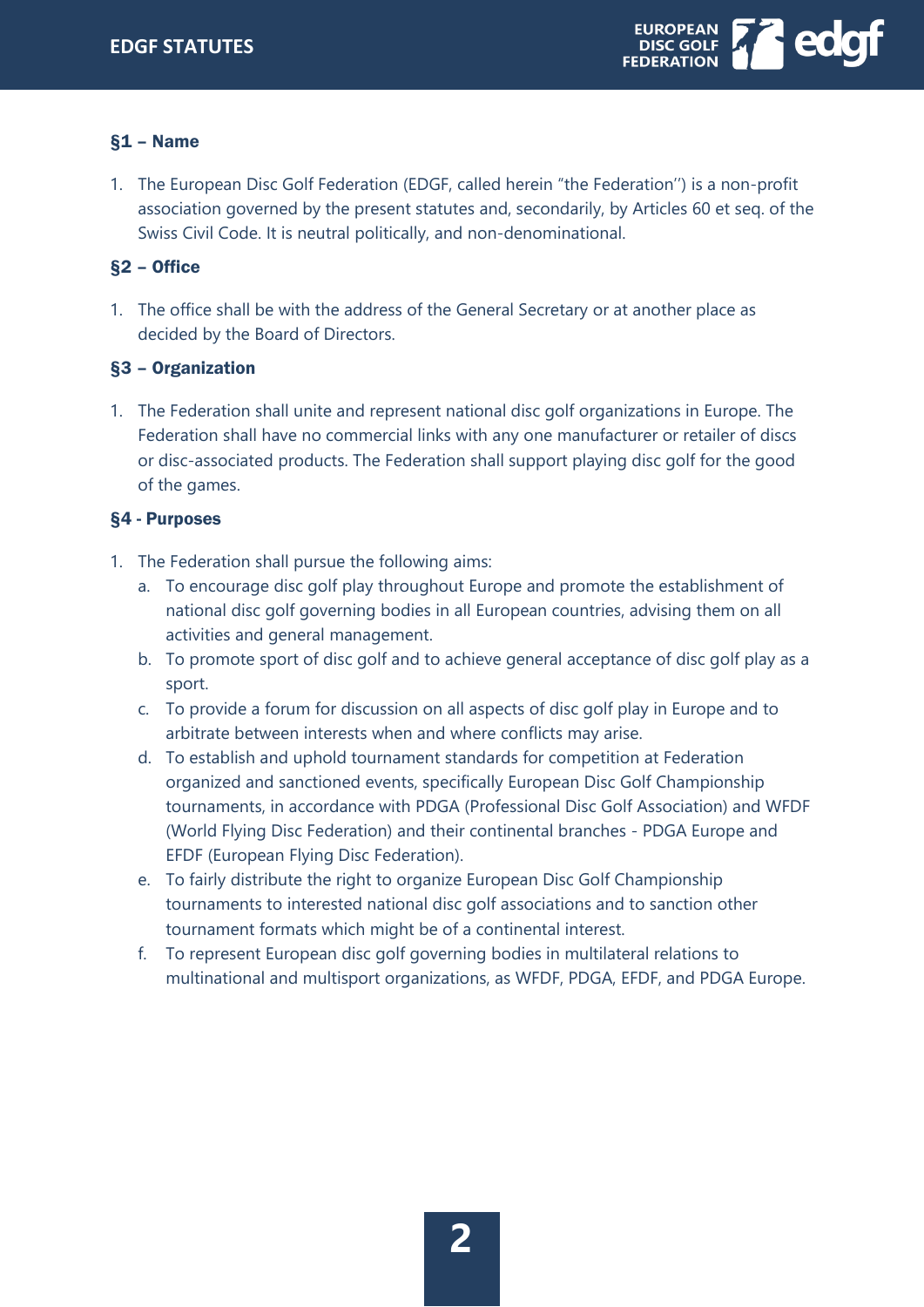

#### §5 – Membership and Member Responsibilities

- 1. Requests to become a member of the Federation must be addressed to the Executive Committee in a written or an electronic form. The General Assembly admits new Federation members by a vote upon a review of the application by the Executive Committee.
- 2. The Federation recognizes two types of membership.
	- a. Ordinary Members. Any official national disc golf governing body in an individual European country can apply to become an ordinary member of the Federation. The official national disc golf governing body must either have the form of a stand-alone official national disc golf association or a form of a disc golf committee, a group, or a section of an official national flying disc governing body. Ordinary members have all rights and responsibilities given by these Statues,
	- b. **Extraordinary Members.** Any interest group (e.g., a disc golf club, a regional disc golf association) or an individual person engaged in disc golf in a country, where there is no official national disc golf governing body can apply to become an extraordinary member of the Federation. Extraordinary members will be invited to the General Assembly; however they neither have the right to vote nor can they claim any benefits from the Federation.

#### Member Responsibilities

- 3. The members are responsible to maintain an official contact person, an electronic contact, and a regular mail address registered with the Federation. Furthermore, the members are responsible to notify the Federation in case their legal status changes or the official address of the member national disc golf governing body changes within 21 days of the change. The Secretary of the Federation maintains the list of contacts in agreement with the current European Union General Data Protection Regulation. All official communication between the Federation and members is through the official contacts.
- 4. The members are responsible to annually submit official census data within 21 days of the request by the Executive Committee. The data will summarize their current membership reflecting the official number of organized disc golf players, disc golf clubs, and disc golf events within their country. The specifications of the census data are determined by the Executive Committee subject to an approval by the General Assembly. The data are reviewed by the Executive Committee and are subject to approval by the Board of Directors.
- 5. Members are responsible for communication of the Federation actions and decisions and promotion of the Federation activities to the disc golf players, disc golf clubs, disc golf event organizers within their country.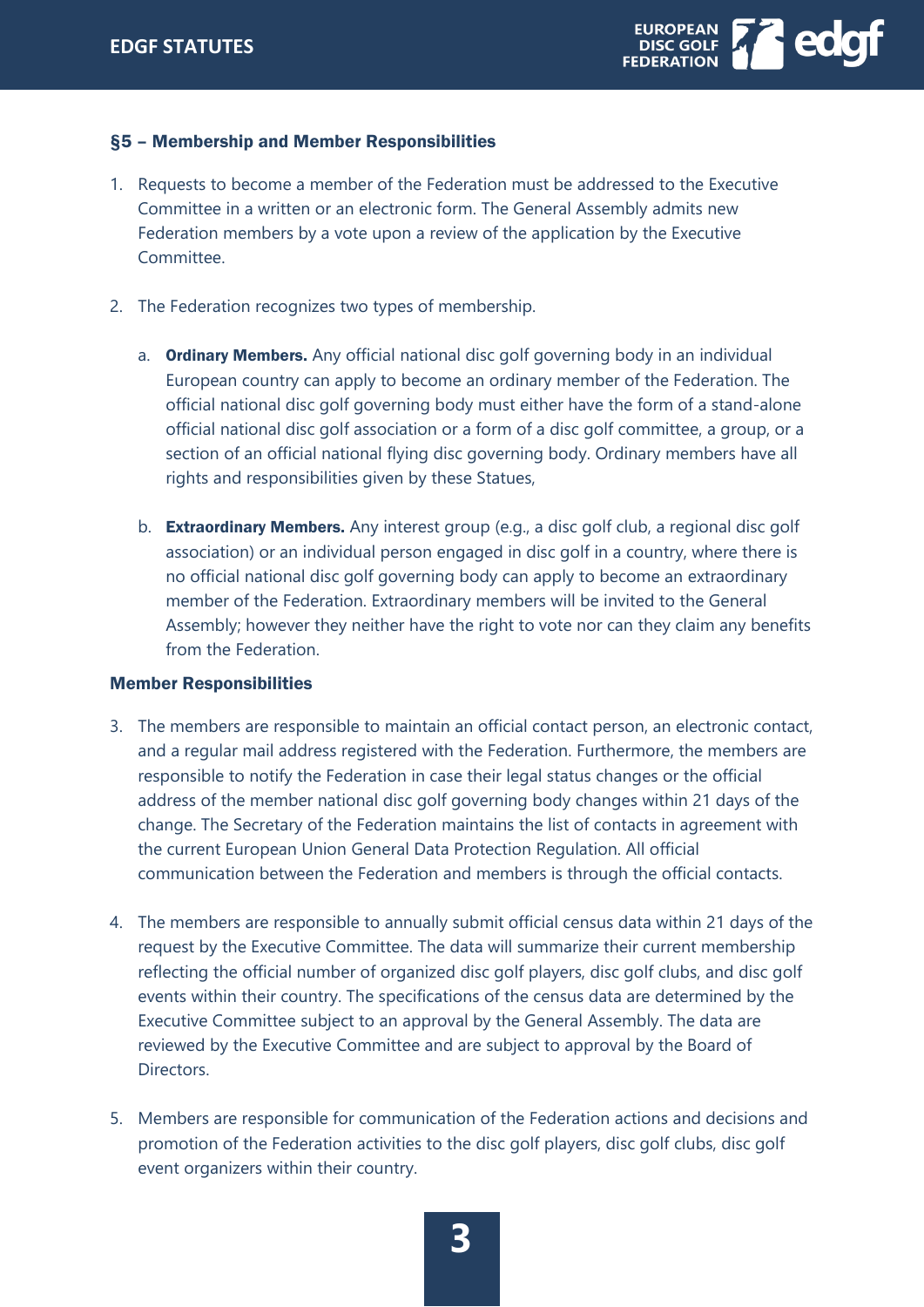

# §6 – Cessation of Membership

- 1. The membership in EDGF ceases if one of the following conditions is met.
	- a. By written resignation notified to the Executive Committee at least six months before the end of the financial year.
	- b. By exclusion ordered by the Executive Committee and approved by the Board of Directors, for just cause, with a right of appeal to the General Assembly. Appeals must be lodged within 30 days of the delivery of the official notification of the exclusion in a written or an electronic form to the member.
- 2. In all cases the membership fee for the current year remains due. Members who have resigned or who are excluded have no rights to any part of the Federation's assets.
- 3. Only the assets of the Federation may be used to meet commitments. Members have no individual responsibility.

#### §7 – Membership Fees

1. The annual dues of members shall be determined by the General Assembly, upon recommendation of the Board of Directors. The General Assembly may in its discretion offer memberships on another than annual basis, and shall determine appropriate sanctioning fees for events.

#### §8 – Organs

- 1. The Federation's organs are:
	- a. the General Assembly (GA)
	- b. the Board of Directors (BoD)
	- c. the Executive Committee (EC)
	- d. the Auditor
- 2. Advisory organs of the Federation are committees. They are formed and dissolved either by GA or BoD and they are delegated to undertake specific tasks. The committees communicate their recommendations and proposals to BoD. The members of the committees are named and removed by GA and BoD. The Committees may also be formed in a joint form with a Federation's partner sport organization, e.g. PDGA Europe, WFDF, etc.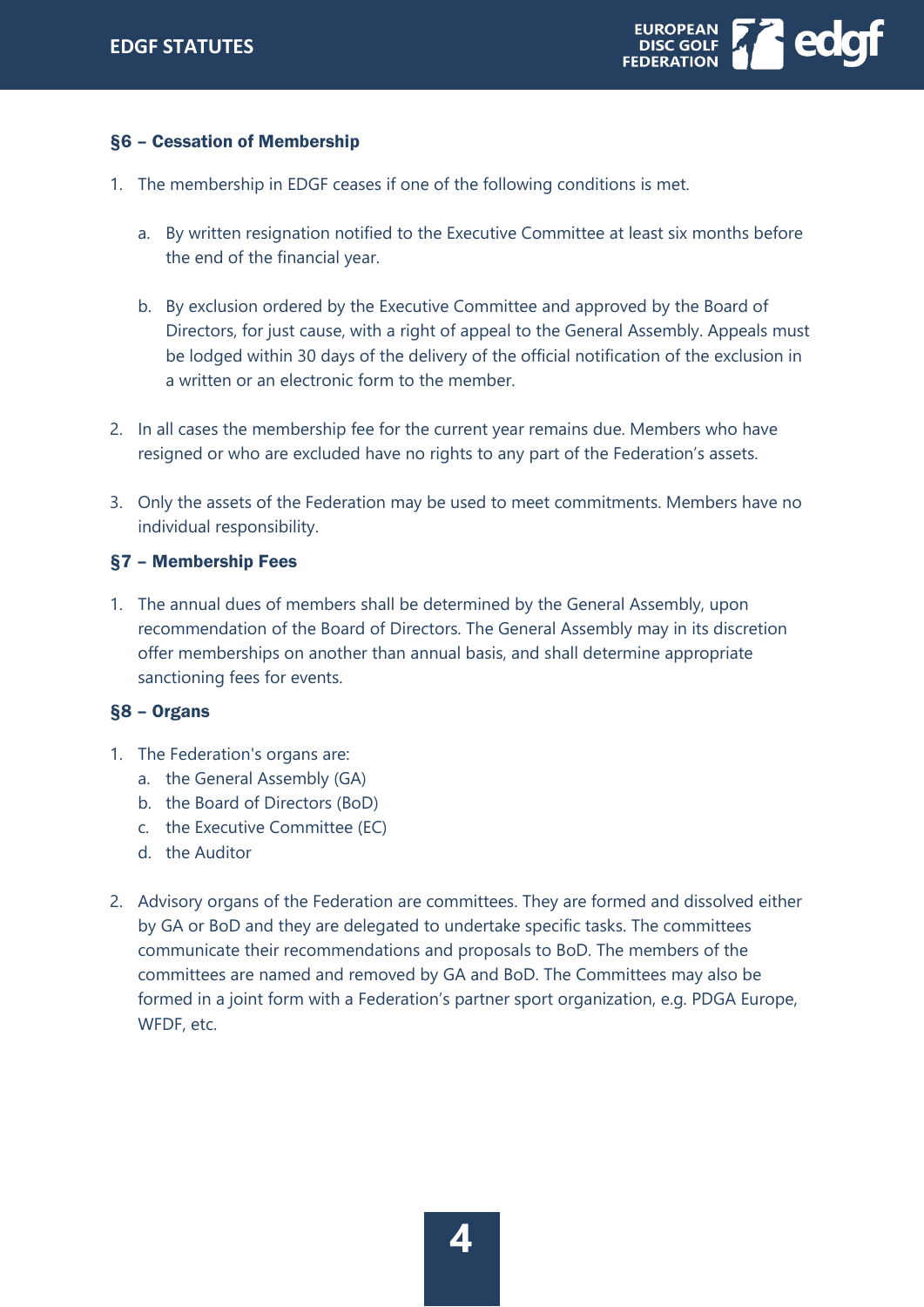

# §9 – The General Assembly

- 1. The supreme body of the Federation shall be the General Assembly (GA), either ordinary or extraordinary.
- 2. The responsibilities of GA are determined by these statues and include the following tasks:
	- a. elect Board of Directors members,
	- b. elect Auditors,
	- c. review and approve the previous year's financial statement and auditor's report,
	- d. approve Federations' annual budgets,
	- e. approve Federations' financial transaction exceeding 1000 Euro that are not part of the official approved budget,
	- f. authorize the strategic direction and policies of the Federation, including structure and spot distribution for European Disc Golf Championship tournaments, the Federation's bylaws, and general agreements with other sport organizations, e.g., PDGA, PDGA Europe, WFDF, and EFDF.
	- g. serve as forum for discussion of general disc golf agenda,
	- h. take such other action as may properly come before GA.

#### Delegates Key, Quorum, and Proxies at General Assembly

- 3. Each ordinary member of the Federation shall be represented by one (1) delegate at GA. The name of the delegate must be confirmed by the nominating member upon a request of EC within 7 days.
- 4. Each delegate representing a member has a number of votes corresponding to the number of votes of the member determined by the following Delegates Key.
	- a. The number of votes of an ordinary member at GA reflects the size of the disc golf community in the member country in a proportional geometric relation:

1 - 100 players 1 vote 101 - 1000 players 2 votes 1001 - 10000 players 3 votes 10001 and more players 4 votes

- b. The number of players is determined by EC by the end of a calendar year for the next calendar year based on the approved member census data.
- c. If approved census data is not available the number of players in a member country is set to one (1).
- 5. So long as any GA meeting has been duly called as provided herein, the presence, in person, by telephone conference or by proxy, of any member shall constitute a quorum and shall be necessary for the transaction of any business. The consent of a majority of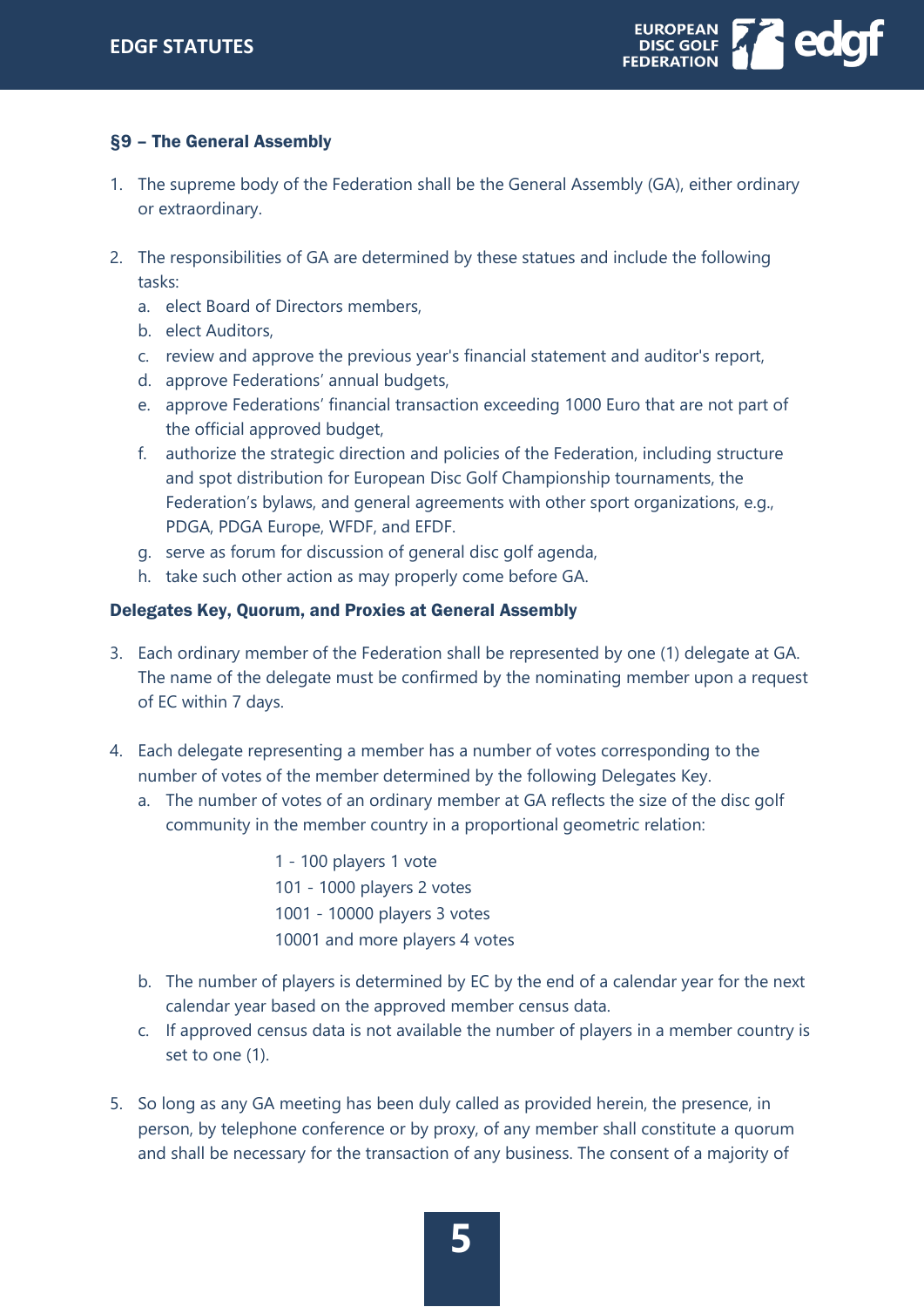

the votes of the delegates of the members present and voting shall be required for passage of any measure before GA.

6. Each member entitled to vote at a GA meeting or in an action, both in person, may authorize a person to vote on behalf of such member by proxy. A proxy shall be in writing, signed by a member, or in an equivalent electronic form, and revocable at the pleasure of the member executing it. Such proxy must be delivered to the Secretary prior to the meeting or action and shall be valid only for the meeting or action named therein.

#### Ordinary and Extraordinary General Assembly

- 7. The ordinary GA, also referred to as the Annual Meeting, shall be held annually in conjunction with a bigger tournament. Place and time shall be determined by the BoD.
- 8. The extraordinary GA shall be gathered as a consequence of
	- a. a request of the ordinary GA,
	- b. a request of BoD,
	- c. an explicit electronic or written request of member representatives that hold at least ten percent of total votes of the Federation members according to the Delegates Key,
	- d. a request of the financial auditors.

The extraordinary GA must take place within six (6) weeks from the request.

- 9. An official invitation to an ordinary or extraordinary GA in a written or an electronic form must be sent to all members at least thirty (30) days prior the meeting date. The invitation must include the meeting agenda. EC is responsible for the convocation of GA.
- 10. Requests for GA must be submitted in written or electronic form to the board at least seven (7) days prior to the GA.
- 11. At a GA meeting it is possible to vote only on issues presents on the agenda. Requests which did not arrive within the deadlines can be discussed under the point "any other business" and cannot be voted. The only exception is the request of convocation of an extraordinary GA.
- 12. BoD may grant the possibility to attend GA to the members over phone or video conference.
- 13. If practical the BoD can decide that voting at GA shall be performed electronically.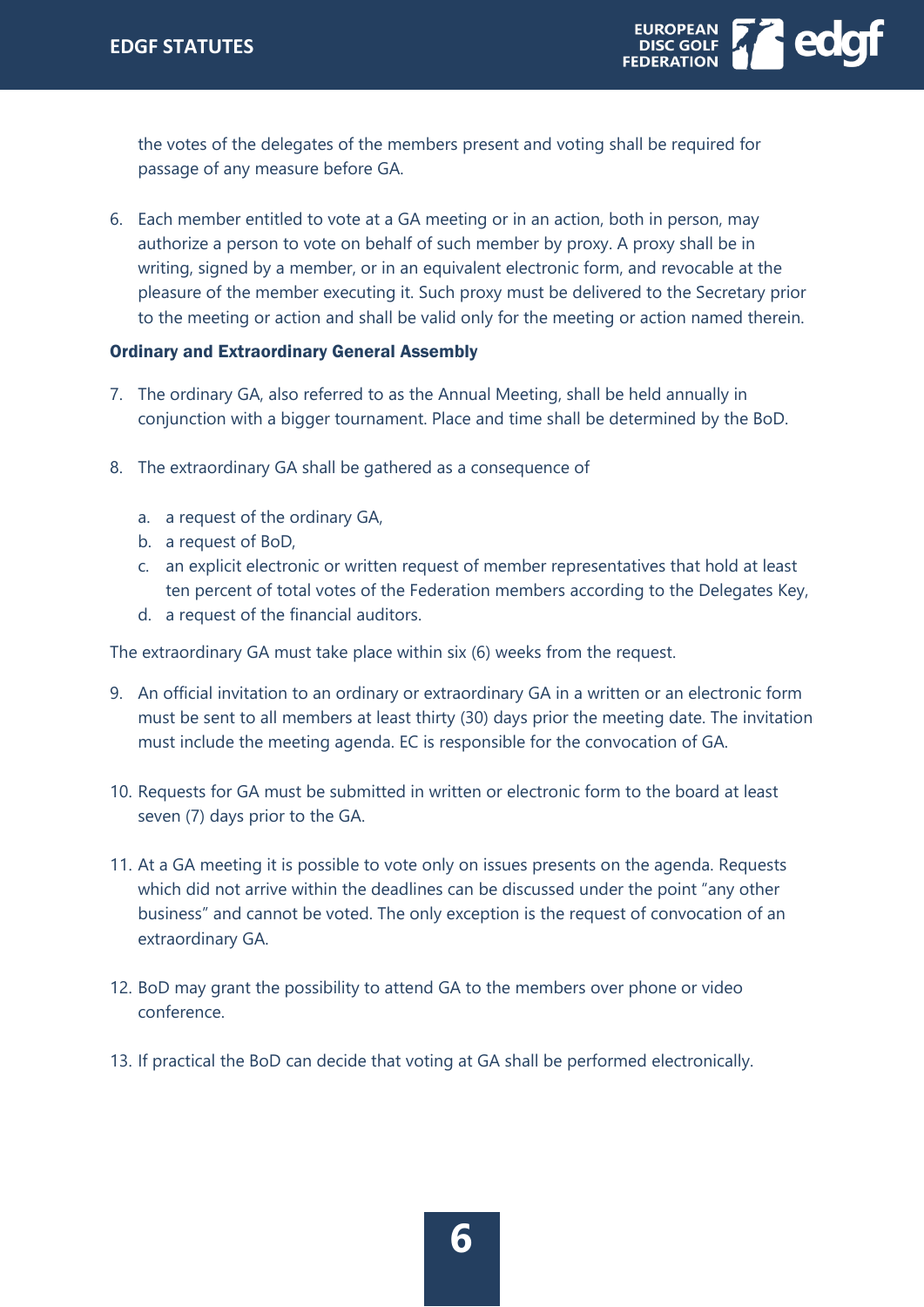

# §10 – The Board of Directors

- 1. Board of Directors (BoD) is the governing body of the Federation.
	- a. It consists of members elected by GA in a general election performed through an in person or an electronic vote.
	- b. The term of BoD members is three (3) years.
	- c. The number of BoD members is set to seven (7) and it may be increased or decreased by a vote of GA.
	- d. No decrease in number of BoD members shall shorten the term of any incumbent director.
	- e. BoD members may be re-elected without any restrictions.
	- f. Candidates for BoD election can be nominated by
		- i. EDGF members, nominated candidates do not need to be from the same country,
		- ii. the current BoD members.
- 2. GA has the right to remove a BoD member by its vote at any time.

#### Board of Directors Offices

- 3. BoD shall consist of the President, the Vice-President, the General Secretary, the Treasurer, and three at-large directors.
- 4. In case any of the offices is unfilled, BoD shall appoint one of its members to fill the unfilled office at the first BoD meeting after the office becomes unfilled.
- 5. Upon a BoD member motion seconded by another BoD member, BoD shall vote on a removal of a BoD member from the office.

#### Meetings and Voting of Board of Directors

- 6. There shall be no less than four (4) meetings of BoD annually, at such places and times to be fixed by the President. The Secretary shall cause to be given to each BoD member notice of the time and place of the annual meeting not less than thirty (30) days prior to the date of such meeting. Such BoD meetings may take place in person or by means of electronic communication, provided that all such persons so participating in such meeting can hear each other at the same time.
- 7. The constituent meeting of the BoD shall be held at the earliest possible time after the GA.
- 8. BoD decides based on an absolute majority of the votes. In case the total number of BoD members is even, the President has the deciding vote. In case of a vote of BoD with more than two options instant-runoff voting shall be used.

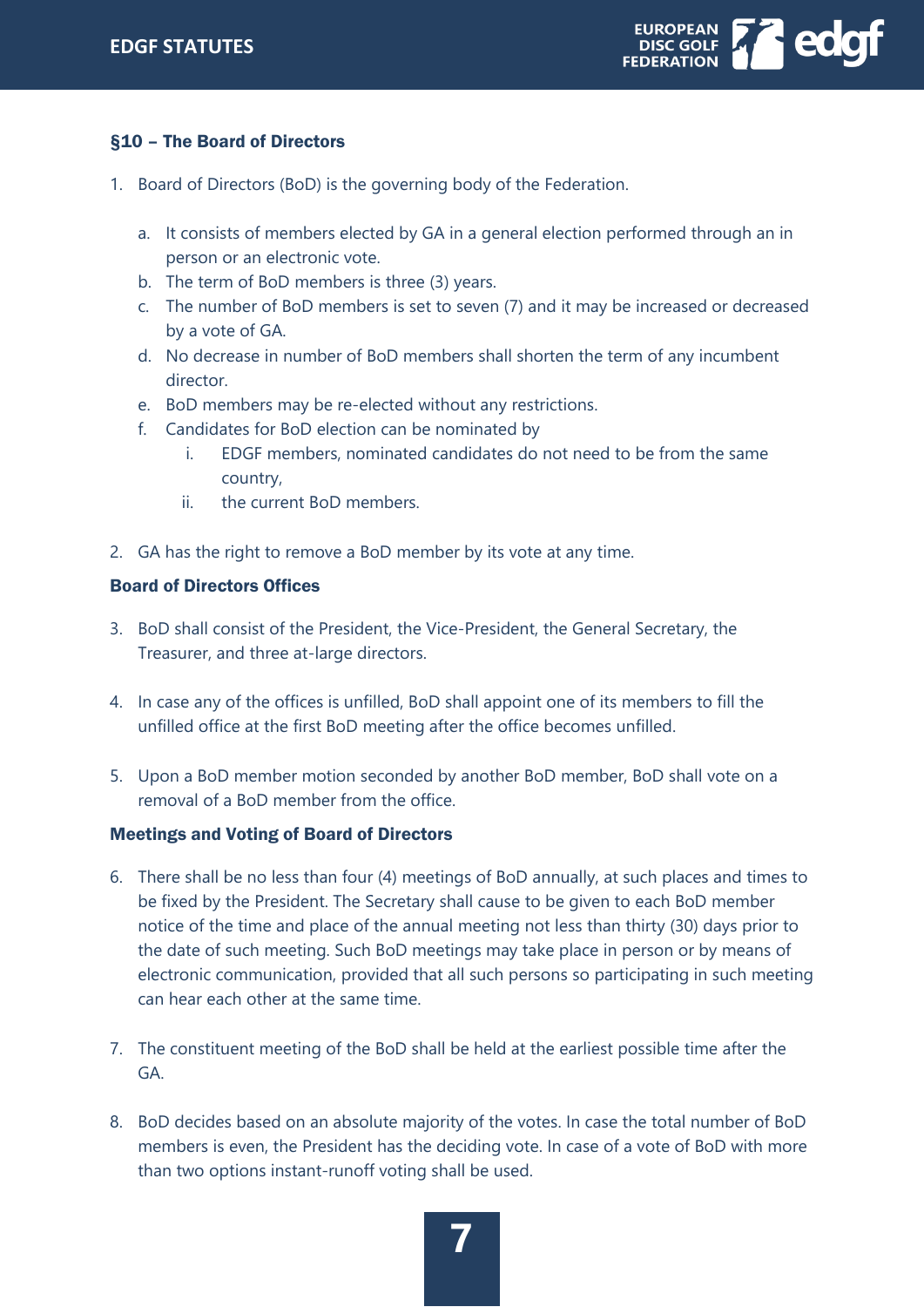

- 9. Each electronic BoD vote must be open at least four (4) calendar days. However, if BoD is meeting using teleconference or any other electronic mean or a meeting in person that allows immediate voting and that was announced at least one week ahead, the vote may be performed immediately.
- 10. Individual votes of BoD members are not public; however, they are open for BoD members unless the committee decides by voting that the particular vote is completely private.

#### Responsibilities of Board of Directors

- 11. BoD is responsible for overseeing the operations of the Federation and developing strategic plans, budgets and executing the resolutions adopted by the GA.
- 12. BoD can decide and act independently except on the following agenda items that require an approval of GA
	- a. financial transactions in the amount exceeding 1000 Euro that are not part of the official approved budget,
	- b. structure and spot distribution for European Disc Golf Championship tournaments,
	- c. The Federation's bylaws,
	- d. general agreements with other sport organizations, e.g., PDGA, PDGA Europe, WFDF, and EFDF.

# §11 – The Executive Committee

- 1. The Executive Committee (EC) is the executive body of the Federation. EC shall administer the daily affairs of the Federation, and shall have and exercise the authority of BoD and GA in the management of the Federation, except as may be limited by resolution of BoD or GA or by law.
- 2. The EC consist of the President, the Vice-President, the General Secretary and the Treasurer, as elected by BoD.
- 3. EC represents the Federation in and out of court, whereby either the President has sole power of representation or two members of EC having joint power of representation is/are authorised to represent the Federation.

# §12 – The Auditor

- 1. The financial auditors are responsible for the controlling of the business activities of the Federation and for the verification of the yearly financial report. The result of the audits must be reported to GA.
- 2. The auditors shall be elected by GA in a general election performed through an in person or an electronic vote for a period of three (3) years and may be re-elected.